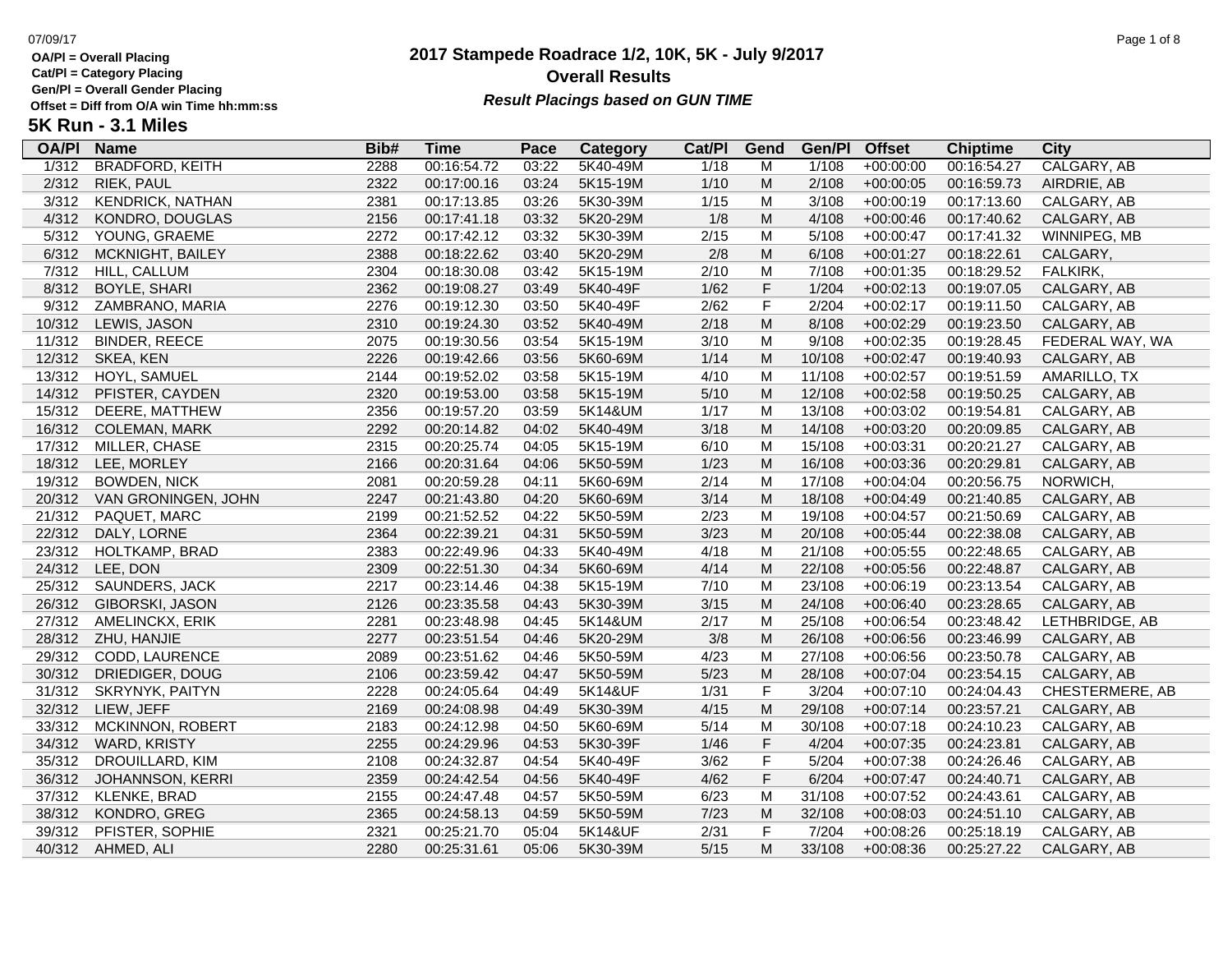**Cat/Pl = Category Placing**

**Gen/Pl = Overall Gender Placing**

### **2017 Stampede Roadrace 1/2, 10K, 5K - July 9/2017** 07/09/17 Page 2 of 8 **Overall Results** Gen/PI = Overall Gender Placing<br>Offset = Diff from O/A win Time hh:mm:ss *Result Placings based on GUN TIME*

| <b>OA/PI</b> | <b>Name</b>               | Bib# | Time        | Pace  | Category | Cat/PI         | Gend         | Gen/Pl | <b>Offset</b> | <b>Chiptime</b> | City           |
|--------------|---------------------------|------|-------------|-------|----------|----------------|--------------|--------|---------------|-----------------|----------------|
| 41/312       | <b>DITTRICH, ALEX</b>     | 2386 | 00:25:40.73 | 05:08 | 5K20-29F | $\frac{1}{22}$ | F            | 8/204  | $+00:08:46$   | 00:25:40.73     | RED DEER, AB   |
| 42/312       | GILL, RANI                | 2131 | 00:25:52.74 | 05:10 | 5K40-49F | $5/62$         | F            | 9/204  | $+00:08:58$   | 00:25:47.41     | CALGARY, AB    |
| 43/312       | NIXON, ALISA              | 1487 | 00:25:53.80 | 05:10 | 5K20-29F | 2/22           | F            | 10/204 | $+00:08:59$   | 00:25:38.88     | CALGARY, AB    |
| 44/312       | DREWE, MELINDA            | 2105 | 00:25:53.85 | 05:10 | 5K40-49F | 6/62           | $\mathsf F$  | 11/204 | $+00:08:59$   | 00:25:49.18     | CALGARY, AB    |
| 45/312       | LANGELAAR, OWEN           | 2159 | 00:25:58.55 | 05:11 | 5K14&UM  | 3/17           | M            | 34/108 | $+00:09:03$   | 00:25:57.34     | COCHRANE, AB   |
| 46/312       | EGMORE, JENNI             | 2111 | 00:26:14.38 | 05:14 | 5K50-59F | 1/25           | $\mathsf F$  | 12/204 | $+00:09:19$   | 00:26:11.43     | NORWICH,       |
| 47/312       | FREDRICKSON, TAELOR       | 2118 | 00:26:15.30 | 05:15 | 5K20-29F | 3/22           | F            | 13/204 | $+00:09:20$   | 00:26:00.78     | CALGARY, AB    |
| 48/312       | <b>BRAATEN, ALISON</b>    | 2363 | 00:26:20.84 | 05:16 | 5K50-59F | 2/25           | $\mathsf F$  | 14/204 | $+00:09:26$   | 00:26:00.58     | CALGARY, AB    |
| 49/312       | MURPHY, WILLIAM           | 2194 | 00:26:27.42 | 05:17 | 5K30-39M | 6/15           | M            | 35/108 | +00:09:32     | 00:26:21.93     | CALGARY, AB    |
| 50/312       | JULIEN, BLAINE            | 2150 | 00:26:31.47 | 05:18 | 5K50-59M | 8/23           | M            | 36/108 | $+00:09:36$   | 00:26:14.39     | CALGARY, AB    |
| 51/312       | DRIEDIGER-MURPHY, LINDSAY | 2107 | 00:26:39.42 | 05:19 | 5K30-39F | 2/46           | F            | 15/204 | $+00:09:44$   | 00:26:33.77     | CALGARY, AB    |
| 52/312       | GAULD, TAMARA             | 2125 | 00:26:48.06 | 05:21 | 5K30-39F | 3/46           | F            | 16/204 | $+00:09:53$   | 00:26:47.44     | CALGARY, AB    |
| 53/312       | DALZIEL, RYAN             | 2100 | 00:26:51.93 | 05:22 | 5K30-39M | 7/15           | M            | 37/108 | $+00:09:57$   | 00:26:38.26     | STRATHMORE, AB |
| 54/312       | MAJCHER, MONICA           | 2178 | 00:27:00.92 | 05:24 | 5K30-39F | 4/46           | $\mathsf F$  | 17/204 | $+00:10:06$   | 00:26:58.03     | CALGARY, AB    |
| 55/312       | <b>BANTLE, MIA</b>        | 2069 | 00:27:02.88 | 05:24 | 5K14&UF  | 3/31           | $\mathsf F$  | 18/204 | $+00:10:08$   | 00:26:57.61     | CALGARY, AB    |
| 56/312       | MCKAY, KERRA              | 2360 | 00:27:09.21 | 05:25 | 5K15-19F | 1/7            | $\mathsf F$  | 19/204 | $+00:10:14$   | 00:27:00.83     | CALGARY, AB    |
| 57/312       | MONTOUTE, NIGEL           | 2190 | 00:27:19.21 | 05:27 | 5K50-59M | 9/23           | M            | 38/108 | $+00:10:24$   | 00:27:08.08     | CALGARY, AB    |
| 58/312       | KIRKBY, BOB               | 2154 | 00:27:22.25 | 05:28 | 5K70+M   | 1/3            | M            | 39/108 | $+00:10:27$   | 00:27:20.10     | CALGARY, AB    |
| 59/312       | MEUNIER, DON              | 2314 | 00:27:28.01 | 05:29 | 5K50-59M | 10/23          | M            | 40/108 | $+00:10:33$   | 00:27:21.60     | CALGARY, AB    |
| 60/312       | <b>BERRY, SCOTT</b>       | 2287 | 00:27:28.38 | 05:29 | 5K20-29M | 4/8            | ${\sf M}$    | 41/108 | $+00:10:33$   | 00:27:22.45     | CALGARY, AB    |
| 61/312       | <b>KNOTT, SIMONE</b>      | 2307 | 00:27:31.94 | 05:30 | 5K40-49F | 7/62           | $\mathsf F$  | 20/204 | $+00:10:37$   | 00:27:08.05     | CALGARY, AB    |
| 62/312       | YIU, SELINA               | 2336 | 00:27:37.98 | 05:31 | 5K20-29F | 4/22           | F            | 21/204 | $+00:10:43$   | 00:27:37.98     | VANCOUVER, BC  |
| 63/312       | ANDERSON, TRACY           | 2283 | 00:27:39.23 | 05:31 | 5K40-49F | 8/62           | F            | 22/204 | $+00:10:44$   | 00:27:31.05     | OKOTOKS, AB    |
| 64/312       | <b>HAMILTON, GELA</b>     | 2297 | 00:27:41.43 | 05:32 | 5K40-49F | 9/62           | $\mathsf F$  | 23/204 | $+00:10:46$   | 00:27:29.54     | CALGARY, AB    |
| 65/312       | CORNELSSEN, KYLAR         | 2094 | 00:27:45.82 | 05:33 | 5K14&UF  | 4/31           | $\mathsf F$  | 24/204 | $+00:10:51$   | 00:27:33.43     | STETTLER, AB   |
| 66/312       | <b>STUBBS, MICHAEL</b>    | 2231 | 00:27:47.60 | 05:33 | 5K30-39M | 8/15           | M            | 42/108 | $+00:10:52$   | 00:27:36.76     | CALGARY, AB    |
| 67/312       | SAEGER, SIMONE            | 2215 | 00:27:52.99 | 05:34 | 5K50-59F | 3/25           | $\mathsf F$  | 25/204 | $+00:10:58$   | 00:27:47.94     | CALGARY, AB    |
| 68/312       | CARLSON, COLETTE          | 2291 | 00:27:54.66 | 05:34 | 5K50-59F | 4/25           | F            | 26/204 | $+00:10:59$   | 00:27:53.23     | CALGARY, AB    |
| 69/312       | DALTON, AVERY             | 2098 | 00:27:59.07 | 05:35 | 5K14&UF  | 5/31           | $\mathsf F$  | 27/204 | $+00:11:04$   | 00:27:52.84     | CALGARY, AB    |
| 70/312       | PLUME, MEAH               | 2204 | 00:27:59.16 | 05:35 | 5K14&UF  | 6/31           | $\mathsf F$  | 28/204 | $+00:11:04$   | 00:27:53.09     | CALGARY, AB    |
| 71/312       | WITHELL, JOCELYN          | 2371 | 00:28:02.48 | 05:36 | 5K30-39F | 5/46           | $\mathsf F$  | 29/204 | $+00:11:07$   | 00:27:50.51     | CALGARY, AB    |
| 72/312       | HILDEBRANDT, DALE         | 2338 | 00:28:04.51 | 05:36 | 5K60-69M | 6/14           | M            | 43/108 | $+00:11:09$   | 00:27:53.67     | CALGARY, AB    |
| 73/312       | LAUF, KARIN               | 2161 | 00:28:05.26 | 05:37 | 5K40-49F | 10/62          | $\mathsf F$  | 30/204 | $+00:11:10$   | 00:28:05.26     | CALGARY, AB    |
| 74/312       | SENDYK, MIKE              | 2326 | 00:28:08.33 | 05:37 | 5K40-49M | 5/18           | ${\sf M}$    | 44/108 | $+00:11:13$   | 00:27:51.84     | CALGARY, AB    |
| 76/312       | MILLER, DRAKE             | 2187 | 00:28:15.35 | 05:39 | 5K20-29M | 5/8            | M            | 45/108 | $+00:11:20$   | 00:28:14.33     | CALGARY, AB    |
| 75/312       | <b>MOYNIHAN, CLAIRE</b>   | 2192 | 00:28:15.35 | 05:39 | 5K15-19F | 2/7            | F            | 31/204 | $+00:11:20$   | 00:28:10.60     | CALGARY, AB    |
| 77/312       | DEERE, MEGAN              | 2357 | 00:28:20.35 | 05:40 | 5K14&UF  | 7/31           | $\mathsf{F}$ | 32/204 | $+00:11:25$   | 00:28:15.80     | CALGARY, AB    |
| 78/312       | SAVOIE, CATHERINE         | 2219 | 00:28:29.24 | 05:41 | 5K50-59F | 5/25           | $\mathsf F$  | 33/204 | $+00:11:34$   | 00:28:18.32     | CALGARY, AB    |
| 79/312       | CARROLL, KATIE            | 2086 | 00:28:30.81 | 05:42 | 5K14&UF  | 8/31           | F            | 34/204 | $+00:11:36$   | 00:28:16.29     | CALGARY, AB    |
|              | 80/312 LEE, CINDY         | 2165 | 00:28:31.78 | 05:42 | 5K30-39F | 6/46           | F            | 35/204 | $+00:11:37$   | 00:28:23.60     | CALGARY, AB    |
|              |                           |      |             |       |          |                |              |        |               |                 |                |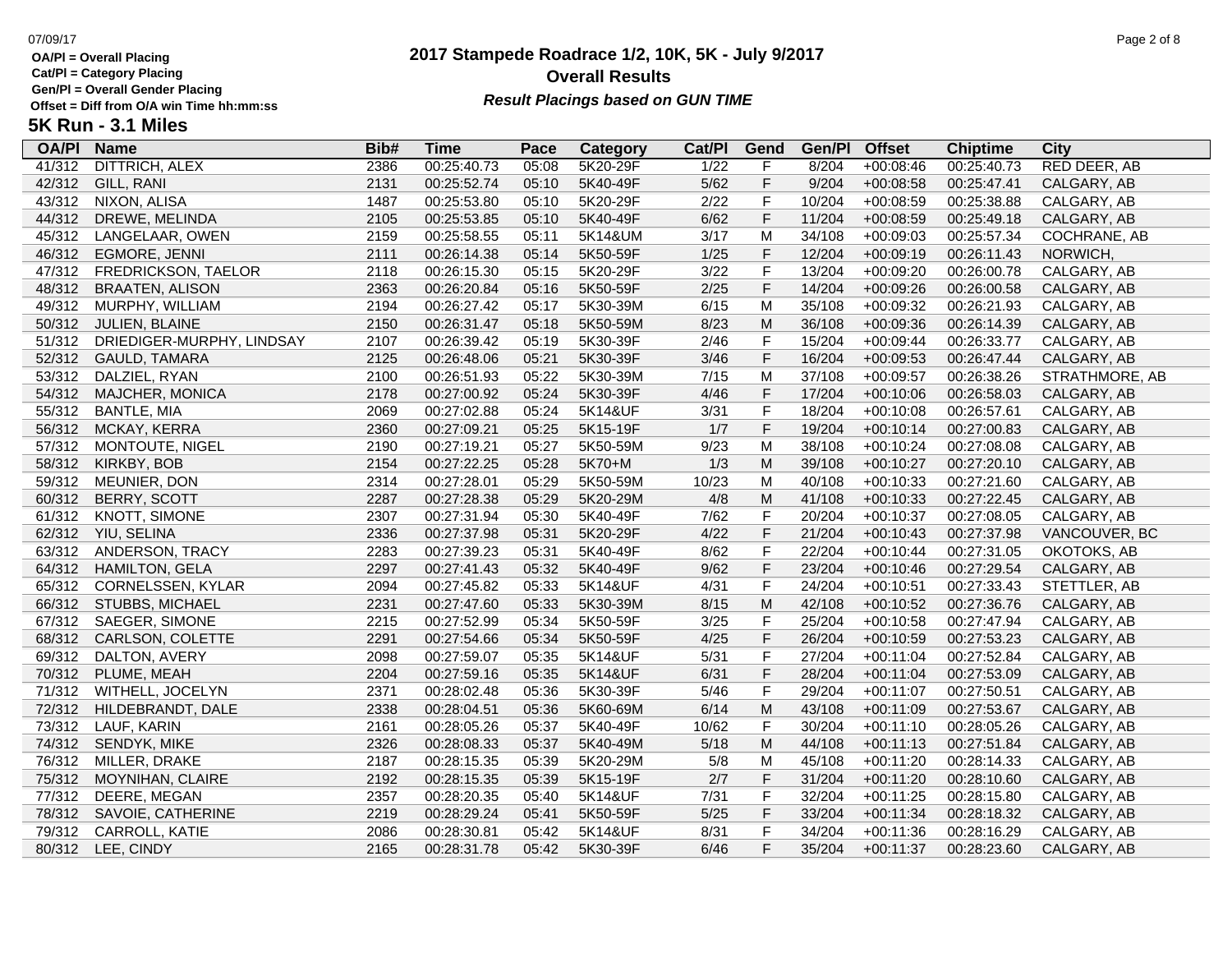**Cat/Pl = Category Placing**

**Gen/Pl = Overall Gender Placing**

### **2017 Stampede Roadrace 1/2, 10K, 5K - July 9/2017** 07/09/17 Page 3 of 8 **Overall Results** Gen/PI = Overall Gender Placing<br>Offset = Diff from O/A win Time hh:mm:ss *Result Placings based on GUN TIME*

| <b>OA/PI</b> | <b>Name</b>              | Bib# | Time        | Pace  | <b>Category</b> | Cat/PI | Gend        | Gen/Pl | <b>Offset</b> | <b>Chiptime</b> | City             |
|--------------|--------------------------|------|-------------|-------|-----------------|--------|-------------|--------|---------------|-----------------|------------------|
| 81/312       | <b>LEAMY, PATRICK</b>    | 2164 | 00:28:32.52 | 05:42 | 5K40-49M        | 6/18   | M           | 46/108 | $+00:11:37$   | 00:28:13.60     | CALGARY, AB      |
| 82/312       | CORNELSSEN, CHRISTA      | 2093 | 00:28:34.80 | 05:42 | 5K40-49F        | 11/62  | F           | 36/204 | $+00:11:40$   | 00:28:22.63     | STETTLER, AB     |
| 83/312       | <b>COLBERT, JILL</b>     | 2352 | 00:28:34.92 | 05:42 | 5K30-39F        | 7/46   | $\mathsf F$ | 37/204 | $+00:11:40$   | 00:28:26.36     | CALGARY, AB      |
| 84/312       | KELLY, KATE              | 2151 | 00:28:35.81 | 05:43 | 5K50-59F        | 6/25   | F           | 38/204 | $+00:11:41$   | 00:28:20.69     | CALGARY, AB      |
| 85/312       | BOWDEN, AMY              | 2341 | 00:28:36.62 | 05:43 | 5K20-29F        | 5/22   | $\mathsf F$ | 39/204 | $+00:11:41$   | 00:28:32.43     | CALGARY, AB      |
| 86/312       | TELANG, BENJAMIN         | 2237 | 00:28:36.87 | 05:43 | 5K14&UM         | 4/17   | M           | 47/108 | $+00:11:42$   | 00:28:22.03     | CALGARY, AB      |
| 87/312       | TELANG, LISA             | 2239 | 00:28:41.38 | 05:44 | 5K40-49F        | 12/62  | $\mathsf F$ | 40/204 | $+00:11:46$   | 00:28:26.02     | CALGARY, AB      |
| 88/312       | <b>GRIGG, HEIDI</b>      | 2137 | 00:28:44.22 | 05:44 | 5K30-39F        | 8/46   | $\mathsf F$ | 41/204 | $+00:11:49$   | 00:28:42.25     | CALGARY, AB      |
| 89/312       | <b>BROWN, KELLY</b>      | 2084 | 00:28:46.38 | 05:45 | 5K30-39F        | 9/46   | $\mathsf F$ | 42/204 | $+00:11:51$   | 00:28:44.41     | CALGARY, AB      |
| 90/312       | SAUNDERS, JODY           | 2218 | 00:28:49.54 | 05:45 | 5K40-49F        | 13/62  | $\mathsf F$ | 43/204 | $+00:11:54$   | 00:28:44.77     | CALGARY, AB      |
| 91/312       | VAREY, JENNIFER          | 2250 | 00:28:54.18 | 05:46 | 5K40-49F        | 14/62  | $\mathsf F$ | 44/204 | $+00:11:59$   | 00:28:38.82     | CALGARY, AB      |
| 92/312       | TAYLOR, KELLY            | 2235 | 00:28:57.82 | 05:47 | 5K50-59F        | 7/25   | F           | 45/204 | $+00:12:03$   | 00:28:54.31     | MONCTON, NB      |
| 93/312       | TURNER, CHLOE            | 2246 | 00:28:58.35 | 05:47 | 5K20-29F        | 6/22   | $\mathsf F$ | 46/204 | $+00:12:03$   | 00:28:57.55     | LETHBRIDGE, AB   |
| 94/312       | LUND, MATTHEW            | 2172 | 00:29:00.59 | 05:48 | 5K30-39M        | 9/15   | ${\sf M}$   | 48/108 | $+00:12:05$   | 00:28:45.75     | CALGARY, AB      |
| 95/312       | MOWAT, WYATT             | 2317 | 00:29:09.33 | 05:49 | 5K14&UM         | 5/17   | M           | 49/108 | $+00:12:14$   | 00:29:06.18     | CALGARY, AB      |
| 96/312       | SEBANC, KATIE            | 2222 | 00:29:14.23 | 05:50 | 5K30-39F        | 10/46  | $\mathsf F$ | 47/204 | $+00:12:19$   | 00:29:13.31     | CALGARY, AB      |
| 97/312       | HINES, NOLAN             | 2376 | 00:29:15.16 | 05:51 | 5K14&UM         | 6/17   | M           | 50/108 | $+00:12:20$   | 00:28:57.46     | FT MACMURRAY, AB |
| 98/312       | HINES, COREY             | 2374 | 00:29:16.01 | 05:51 | 5K40-49M        | 7/18   | M           | 51/108 | $+00:12:21$   | 00:28:58.01     | FT MACMURRAY, AB |
| 99/312       | TOBER-ZAMBRANO, RAMON    | 2243 | 00:29:18.30 | 05:51 | 5K14&UM         | 7/17   | M           | 52/108 | $+00:12:23$   | 00:29:14.59     | CALGARY, AB      |
| 100/312      | <b>WILSON, ANDREE</b>    | 2261 | 00:29:21.98 | 05:52 | 5K40-49F        | 15/62  | $\mathsf F$ | 48/204 | $+00:12:27$   | 00:29:15.09     | CALGARY, AB      |
| 101/312      | <b>WILSON, ELLIOTT</b>   | 2262 | 00:29:22.14 | 05:52 | 5K14&UM         | 8/17   | M           | 53/108 | $+00:12:27$   | 00:29:15.11     | CALGARY, AB      |
| 102/312      | HELSEN, GRACE            | 2300 | 00:29:29.09 | 05:53 | 5K14&UF         | 9/31   | $\mathsf F$ | 49/204 | $+00:12:34$   | 00:29:23.16     | CALGARY, AB      |
| 103/312      | DEMETRICK, ALESSANDRA    | 2101 | 00:29:29.30 | 05:53 | 5K14&UF         | 10/31  | $\mathsf F$ | 50/204 | $+00:12:34$   | 00:29:15.12     | CALGARY, AB      |
| 104/312      | <b>HELSEN, GWEN</b>      | 2301 | 00:29:29.44 | 05:53 | 5K40-49F        | 16/62  | F           | 51/204 | $+00:12:34$   | 00:29:23.51     | CALGARY, AB      |
| 105/312      | TOBER-ZAMBRANO, CARLA    | 2242 | 00:29:32.18 | 05:54 | 5K14&UF         | 11/31  | $\mathsf F$ | 52/204 | $+00:12:37$   | 00:29:28.83     | CALGARY, AB      |
| 106/312      | ROSCA, JOHN              | 2213 | 00:29:40.69 | 05:56 | 5K15-19M        | 8/10   | ${\sf M}$   | 54/108 | $+00:12:45$   | 00:29:37.18     | CALGARY, AB      |
| 107/312      | <b>WILSON, ALEXANDER</b> | 2260 | 00:29:42.46 | 05:56 | 5K14&UM         | 9/17   | M           | 55/108 | $+00:12:47$   | 00:29:35.79     | CALGARY, AB      |
| 108/312      | WILSON, JOSHUA           | 2263 | 00:29:42.97 | 05:56 | 5K40-49M        | 8/18   | M           | 56/108 | $+00:12:48$   | 00:29:35.86     | CALGARY, AB      |
| 109/312      | MADEYEV, YERZHAN         | 2177 | 00:29:50.32 | 05:58 | 5K30-39M        | 10/15  | M           | 57/108 | $+00:12:55$   | 00:28:47.26     | CALGARY, AB      |
| 110/312      | OGILVIE, JENNIFER        | 2198 | 00:29:56.91 | 05:59 | 5K30-39F        | 11/46  | $\mathsf F$ | 53/204 | $+00:13:02$   | 00:29:41.55     | CALGARY, AB      |
| 111/312      | <b>BECK, CHRISTINE</b>   | 2072 | 00:30:06.71 | 06:01 | 5K40-49F        | 17/62  | $\mathsf F$ | 54/204 | $+00:13:11$   | 00:29:59.23     | CALGARY, AB      |
| 112/312      | SAUNDERS, IAN            | 2216 | 00:30:11.39 | 06:02 | 5K14&UM         | 10/17  | ${\sf M}$   | 58/108 | $+00:13:16$   | 00:30:07.20     | CALGARY, AB      |
| 113/312      | ELLIOTT, ALBERT          | 2384 | 00:30:16.85 | 06:03 | 5K60-69M        | 7/14   | M           | 59/108 | $+00:13:22$   | 00:30:03.80     | CALGARY, AB      |
| 114/312      | ALLAN, SCOTT             | 2059 | 00:30:19.44 | 06:03 | 5K40-49M        | 9/18   | M           | 60/108 | $+00:13:24$   | 00:30:02.52     | CALGARY, AB      |
| 115/312      | KIRK, GARY               | 2152 | 00:30:19.86 | 06:03 | 5K50-59M        | 11/23  | M           | 61/108 | $+00:13:25$   | 00:30:11.30     | CALGARY, AB      |
| 116/312      | PIATTELLI, LOUISE        | 2351 | 00:30:29.36 | 06:05 | 5K40-49F        | 18/62  | F           | 55/204 | $+00:13:34$   | 00:30:20.29     | COCHRANE, AB     |
| 117/312      | COONEY, CLAIRE           | 2092 | 00:30:43.89 | 06:08 | 5K40-49F        | 19/62  | $\mathsf F$ | 56/204 | $+00:13:49$   | 00:30:31.40     | CALGARY, AB      |
| 118/312      | TAYLOR, ROXANNE          | 2372 | 00:30:45.35 | 06:09 | 5K30-39F        | 12/46  | F           | 57/204 | $+00:13:50$   | 00:30:38.15     | CALGARY, AB      |
| 119/312      | MADEYEV, SABYRZHAN       | 2176 | 00:30:45.73 | 06:09 | 5K50-59M        | 12/23  | M           | 62/108 | $+00:13:51$   | 00:29:44.70     | CALGARY, AB      |
|              | 120/312 NEUMANN, ERICA   | 2195 | 00:30:54.69 | 06:10 | 5K40-49F        | 20/62  | F           | 58/204 | $+00:13:59$   | 00:30:41.94     | CALGARY, AB      |
|              |                          |      |             |       |                 |        |             |        |               |                 |                  |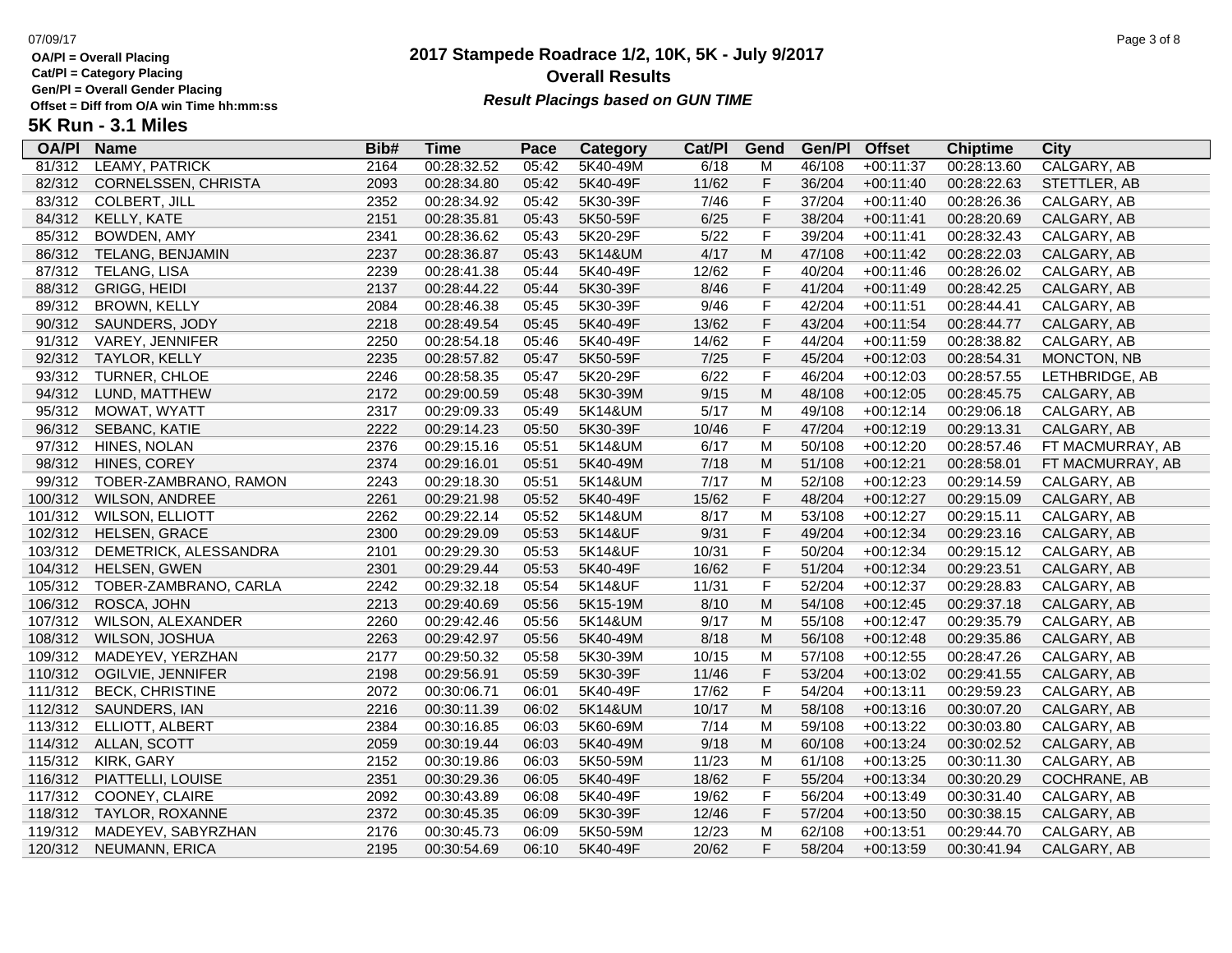**Cat/Pl = Category Placing**

**Gen/Pl = Overall Gender Placing**

# **2017 Stampede Roadrace 1/2, 10K, 5K - July 9/2017** 07/09/17 Page 4 of 8 **Overall Results** Gen/PI = Overall Gender Placing<br>Offset = Diff from O/A win Time hh:mm:ss<br>Tik Disk Literature of the Literature of the Literature of the Literature of the Literature of the Literature of

| <b>5K Run - 3.1 Miles</b> |  |
|---------------------------|--|
|---------------------------|--|

| <b>OA/PI</b> | <b>Name</b>               | Bib# | <b>Time</b> | Pace  | Category           | Cat/PI | Gend        | Gen/Pl | <b>Offset</b> | <b>Chiptime</b> | City            |
|--------------|---------------------------|------|-------------|-------|--------------------|--------|-------------|--------|---------------|-----------------|-----------------|
| 121/312      | ANKLOVITCH, KATRINA       | 2063 | 00:30:55.18 | 06:11 | <b>5K14&amp;UF</b> | 12/31  | F           | 59/204 | $+00:14:00$   | 00:30:42.23     | CALGARY, AB     |
| 122/312      | BIEDRZYCKI, DANA          | 2073 | 00:31:08.98 | 06:13 | 5K50-59F           | 8/25   | $\mathsf F$ | 60/204 | $+00:14:14$   | 00:31:02.67     | FEDERAL WAY, WA |
| 123/312      | FETHERSTONHAUGH, MELISSA  | 2116 | 00:31:16.28 | 06:15 | 5K40-49F           | 21/62  | $\mathsf F$ | 61/204 | $+00:14:21$   | 00:30:58.78     | CALGARY, AB     |
| 124/312      | FETHERSTONHAUGH, KEN      | 2115 | 00:31:16.56 | 06:15 | 5K40-49M           | 10/18  | M           | 63/108 | $+00:14:21$   | 00:30:59.06     | CALGARY, AB     |
| 125/312      | <b>TOBER, STEVEN</b>      | 2274 | 00:31:17.60 | 06:15 | 5K50-59M           | 13/23  | M           | 64/108 | $+00:14:22$   | 00:31:13.03     | CALGARY, AB     |
| 126/312      | HANSEN, KRISTINA          | 2354 | 00:31:17.92 | 06:15 | 5K40-49F           | 22/62  | $\mathsf F$ | 62/204 | $+00:14:23$   | 00:31:14.77     | CALGARY, AB     |
| 127/312      | TIMMERYE, SARA            | 2332 | 00:31:23.67 | 06:16 | 5K30-39F           | 13/46  | $\mathsf F$ | 63/204 | $+00:14:28$   | 00:31:14.34     | CALGARY, AB     |
| 128/312      | METCALF, LYNN             | 2186 | 00:31:23.95 | 06:16 | 5K60-69F           | 1/8    | $\mathsf F$ | 64/204 | $+00:14:29$   | 00:31:15.77     | CALGARY, AB     |
| 129/312      | ROSCA, ELVIRA             | 2212 | 00:31:25.82 | 06:17 | 5K40-49F           | 23/62  | $\mathsf F$ | 65/204 | $+00:14:31$   | 00:31:22.05     | CALGARY, AB     |
| 130/312      | VERO, JOSHUA              | 2251 | 00:31:29.48 | 06:17 | 5K15-19M           | 9/10   | M           | 65/108 | $+00:14:34$   | 00:31:11.06     | MIDHURST, ON    |
| 131/312      | MACPHERSON, HEATHER       | 2175 | 00:31:33.54 | 06:18 | 5K50-59F           | 9/25   | $\mathsf F$ | 66/204 | $+00:14:38$   | 00:31:15.12     | CALGARY, AB     |
| 132/312      | GILJE-ALLAN, DYLAN        | 2130 | 00:31:36.06 | 06:19 | 5K20-29M           | 6/8    | M           | 66/108 | $+00:14:41$   | 00:31:18.92     | CALGARY, AB     |
| 133/312      | WOO, CLAUDIA              | 2266 | 00:31:43.31 | 06:20 | 5K40-49F           | 24/62  | $\mathsf F$ | 67/204 | $+00:14:48$   | 00:31:21.28     | CALGARY, AB     |
| 134/312      | FLANDERS, ZOE             | 2117 | 00:31:43.40 | 06:20 | 5K14&UF            | 13/31  | $\mathsf F$ | 68/204 | $+00:14:48$   | 00:31:21.01     | RICHMOND, ON    |
| 135/312      | <b>HARRIS, SEAN</b>       | 2140 | 00:31:51.86 | 06:22 | 5K20-29M           | 7/8    | M           | 67/108 | $+00:14:57$   | 00:31:35.43     | CALGARY, AB     |
| 136/312      | VAN ZYL, MINETTE          | 2334 | 00:31:51.94 | 06:22 | 5K30-39F           | 14/46  | $\mathsf F$ | 69/204 | $+00:14:57$   | 00:31:40.33     | CALGARY, AB     |
| 137/312      | CONSTANTINESCU, MICHELE   | 2091 | 00:31:52.40 | 06:22 | 5K30-39F           | 15/46  | $\mathsf F$ | 70/204 | $+00:14:57$   | 00:31:46.57     | FOOTHILLS, AB   |
| 138/312      | CAMERON, LARA             | 2290 | 00:31:53.05 | 06:22 | 5K30-39F           | 16/46  | $\mathsf F$ | 71/204 | $+00:14:58$   | 00:31:45.37     | AIRDRIE, AB     |
| 139/312      | <b>BERNHARDT, LOUISE</b>  | 2286 | 00:31:53.81 | 06:22 | 5K30-39F           | 17/46  | $\mathsf F$ | 72/204 | $+00:14:59$   | 00:31:42.48     | FOOTHILLS, AB   |
| 140/312      | TAMAYO, NATALIA           | 2234 | 00:31:54.40 | 06:22 | 5K40-49F           | 25/62  | $\mathsf F$ | 73/204 | $+00:14:59$   | 00:31:48.57     | CALGARY, AB     |
| 141/312      | WAMALA, NULEATI           | 2254 | 00:31:56.92 | 06:23 | 5K30-39F           | 18/46  | $\mathsf F$ | 74/204 | $+00:15:02$   | 00:31:54.11     | CALGARY, AB     |
| 142/312      | <b>BANTLE, CHLOE</b>      | 2068 | 00:31:56.93 | 06:23 | 5K15-19F           | $3/7$  | $\mathsf F$ | 75/204 | $+00:15:02$   | 00:31:51.58     | CALGARY, AB     |
| 143/312      | MOYNIHAN, COLLEEN         | 2193 | 00:31:59.37 | 06:23 | 5K50-59F           | 10/25  | $\mathsf F$ | 76/204 | $+00:15:04$   | 00:31:36.98     | CALGARY, AB     |
| 144/312      | REMOLACIO, MANILYN        | 2206 | 00:32:01.42 | 06:24 | 5K20-29F           | $7/22$ | $\mathsf F$ | 77/204 | $+00:15:06$   | 00:31:57.63     | CALGARY, AB     |
| 145/312      | HARRIS, SHELLEY           | 2141 | 00:32:02.44 | 06:24 | 5K50-59F           | 11/25  | $\mathsf F$ | 78/204 | $+00:15:07$   | 00:31:45.69     | LONDON, ON      |
| 146/312      | AIELLO, ROBERT            | 1250 | 00:32:02.91 | 06:24 | 5K60-69M           | 8/14   | M           | 68/108 | $+00:15:08$   | 00:31:41.12     | CALGARY, AB     |
| 147/312      | YELLIN, LISA              | 2269 | 00:32:16.21 | 06:27 | 5K30-39F           | 19/46  | $\mathsf F$ | 79/204 | $+00:15:21$   | 00:31:46.72     | CALGARY, AB     |
| 148/312      | YELLIN, MICHELLE          | 2270 | 00:32:17.47 | 06:27 | 5K60-69F           | 2/8    | $\mathsf F$ | 80/204 | $+00:15:22$   | 00:31:49.51     | CALGARY, AB     |
| 149/312      | MOULT, JANE               | 2353 | 00:32:24.52 | 06:28 | 5K20-29F           | 8/22   | $\mathsf F$ | 81/204 | $+00:15:29$   | 00:32:09.48     | CALGARY, AB     |
| 150/312      | MCLEAN, EMMETT            | 2345 | 00:32:28.41 | 06:29 | 5K14&UM            | 11/17  | M           | 69/108 | $+00:15:33$   | 00:32:22.92     | CALGARY, AB     |
| 151/312      | MCLEAN, PAULINE           | 2347 | 00:32:29.13 | 06:29 | 5K30-39F           | 20/46  | $\mathsf F$ | 82/204 | $+00:15:34$   | 00:32:22.98     | CALGARY, AB     |
| 152/312      | AZUAJE, FREDDY            | 2066 | 00:32:33.53 | 06:30 | 5K20-29M           | 8/8    | M           | 70/108 | $+00:15:38$   | 00:32:19.55     | CALGARY, AB     |
| 153/312      | LEITHEAD, AMY             | 2167 | 00:32:35.46 | 06:31 | 5K14&UF            | 14/31  | $\mathsf F$ | 83/204 | $+00:15:40$   | 00:32:31.27     | CALGARY, AB     |
| 154/312      | ZAMBRANO, ISABELLA        | 2275 | 00:32:44.71 | 06:32 | 5K15-19F           | 4/7    | $\mathsf F$ | 84/204 | $+00:15:49$   | 00:32:41.50     | CALGARY, AB     |
| 155/312      | DE WOLDE, COLLEEN         | 2294 | 00:32:47.50 | 06:33 | 5K40-49F           | 26/62  | $\mathsf F$ | 85/204 | $+00:15:52$   | 00:32:42.75     | CALGARY, AB     |
| 156/312      | ARYSBAYEVA, AIGERIM       | 2064 | 00:32:58.29 | 06:35 | 5K30-39F           | 21/46  | $\mathsf F$ | 86/204 | $+00:16:03$   | 00:31:56.82     | CALGARY, AB     |
| 157/312      | <b>BROWN, KEITH</b>       | 2083 | 00:32:58.68 | 06:35 | 5K40-49M           | 11/18  | M           | 71/108 | $+00:16:03$   | 00:32:30.83     | CALGARY, AB     |
| 158/312      | <b>BEUTEL, LINDSAY</b>    | 2355 | 00:33:00.82 | 06:36 | 5K30-39F           | 22/46  | $\mathsf F$ | 87/204 | $+00:16:06$   | 00:32:55.49     | CALGARY, AB     |
| 159/312      | FERLAINO, ANGIE           | 2113 | 00:33:01.09 | 06:36 | 5K40-49F           | 27/62  | $\mathsf F$ | 88/204 | $+00:16:06$   | 00:32:41.71     | CALGARY, AB     |
|              | 160/312 ALLCHIN, JENNIFER | 2340 | 00:33:04.96 | 06:36 | 5K40-49F           | 28/62  | F           | 89/204 | $+00:16:10$   | 00:32:54.61     | CALGARY, AB     |
|              |                           |      |             |       |                    |        |             |        |               |                 |                 |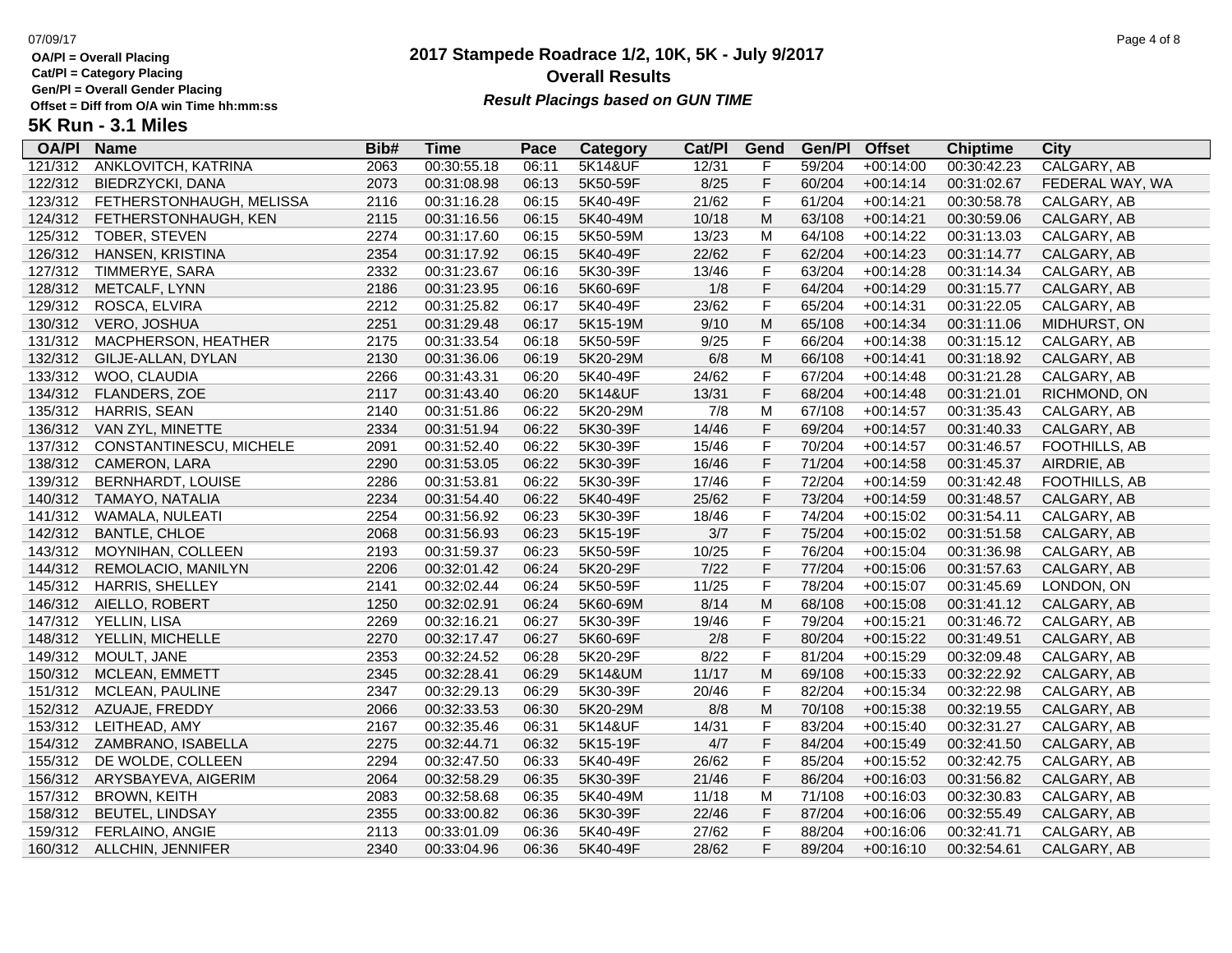**Cat/Pl = Category Placing**

**Gen/Pl = Overall Gender Placing**

### **2017 Stampede Roadrace 1/2, 10K, 5K - July 9/2017** 07/09/17 Page 5 of 8 **Overall Results Result Placings based on GUN TIME**

| <b>OA/PI</b> | <b>Name</b>                | Bib# | Time        | Pace  | Category | Cat/PI | Gend           | Gen/Pl  | <b>Offset</b> | <b>Chiptime</b> | City               |
|--------------|----------------------------|------|-------------|-------|----------|--------|----------------|---------|---------------|-----------------|--------------------|
| 161/312      | <b>ANDRIJANCIC, JEREMY</b> | 2284 | 00:33:06.13 | 06:37 | 5K30-39M | 11/15  | M              | 72/108  | $+00:16:11$   | 00:32:56.18     | CALGARY, AB        |
| 162/312      | HUFFMAN, ALEKSANDRA        | 2145 | 00:33:08.58 | 06:37 | 5K30-39F | 23/46  | F              | 90/204  | $+00:16:13$   | 00:32:50.72     | CALGARY, AB        |
| 163/312      | CODD, ROSITA               | 2090 | 00:33:13.20 | 06:38 | 5K50-59F | 12/25  | F              | 91/204  | $+00:16:18$   | 00:32:58.86     | CALGARY, AB        |
| 164/312      | PAYNE, KATHRYN             | 2201 | 00:33:19.56 | 06:39 | 5K40-49F | 29/62  | F              | 92/204  | $+00:16:24$   | 00:33:11.46     | CALGARY, AB        |
| 165/312      | DUNCAN, SARAH              | 2109 | 00:33:19.68 | 06:39 | 5K40-49F | 30/62  | F              | 93/204  | $+00:16:24$   | 00:33:11.22     | CALGARY, AB        |
| 166/312      | MACEACHERN, CARA           | 2173 | 00:33:19.95 | 06:39 | 5K40-49F | 31/62  | $\mathsf F$    | 94/204  | $+00:16:25$   | 00:33:11.29     | CALGARY, AB        |
| 167/312      | MCHUGH, LYDIA              | 2313 | 00:33:24.07 | 06:40 | 5K50-59F | 13/25  | $\mathsf{F}$   | 95/204  | $+00:16:29$   | 00:33:21.18     | SIKSIKA, AB        |
| 168/312      | MONTEITH DMYTRUK, JENNIFER | 2316 | 00:33:26.66 | 06:41 | 5K30-39F | 24/46  | $\mathsf F$    | 96/204  | $+00:16:31$   | 00:33:10.62     | CALGARY, AB        |
| 169/312      | JONES, KIMBERLY            | 2149 | 00:33:27.14 | 06:41 | 5K40-49F | 32/62  | $\mathsf F$    | 97/204  | $+00:16:32$   | 00:33:07.48     | CALGARY, AB        |
| 170/312      | ROBSON, ALEXIS             | 2210 | 00:33:30.80 | 06:42 | 5K14&UF  | 15/31  | $\mathsf F$    | 98/204  | $+00:16:36$   | 00:33:22.34     | CALGARY, AB        |
| 171/312      | PARIS, NORA                | 2318 | 00:33:33.23 | 06:42 | 5K40-49F | 33/62  | F              | 99/204  | $+00:16:38$   | 00:33:23.96     | CALGARY, AB        |
| 172/312      | TALDORF, SYLVIA            | 2233 | 00:33:39.61 | 06:43 | 5K50-59F | 14/25  | F              | 100/204 | $+00:16:44$   | 00:33:30.16     | CALGARY, AB        |
| 173/312      | FREIBURGER, FRAN           | 2119 | 00:33:43.00 | 06:44 | 5K60-69F | 3/8    | $\mathsf{F}$   | 101/204 | $+00:16:48$   | 00:33:30.05     | CALGARY, AB        |
| 174/312      | <b>BOLETTA, GEORGE</b>     | 2079 | 00:33:45.76 | 06:45 | 5K40-49F | 34/62  | $\mathsf{F}$   | 102/204 | $+00:16:51$   | 00:33:38.56     | CALGARY, AB        |
| 175/312      | <b>BLASHYN, GAIL</b>       | 2076 | 00:33:45.86 | 06:45 | 5K50-59F | 15/25  | $\mathsf{F}$   | 103/204 | $+00:16:51$   | 00:33:23.35     | CALGARY, AB        |
| 176/312      | <b>WATERS, KATHRYN</b>     | 2256 | 00:33:55.63 | 06:47 | 5K30-39F | 25/46  | $\mathsf{F}$   | 104/204 | $+00:17:00$   | 00:33:45.78     | CALGARY, AB        |
| 177/312      | LEAMY, KEIRA               | 2162 | 00:33:56.42 | 06:47 | 5K14&UF  | 16/31  | $\mathsf{F}$   | 105/204 | $+00:17:01$   | 00:33:37.42     | CALGARY, AB        |
| 178/312      | LEAMY, NADIA               | 2163 | 00:33:56.63 | 06:47 | 5K40-49F | 35/62  | F              | 106/204 | $+00:17:01$   | 00:33:37.71     | CALGARY, AB        |
| 179/312      | YAO, LAN                   | 2268 | 00:33:58.62 | 06:47 | 5K30-39F | 26/46  | $\mathsf{F}$   | 107/204 | $+00:17:03$   | 00:33:54.15     | CALGARY, AB        |
| 180/312      | DELANEY, LYNN              | 2358 | 00:34:03.79 | 06:48 | 5K50-59F | 16/25  | $\mathsf F$    | 108/204 | $+00:17:09$   | 00:33:43.39     | CALGARY, AB        |
| 181/312      | ANKLOVITCH, DARRELL        | 2062 | 00:34:11.02 | 06:50 | 5K40-49M | 12/18  | M              | 73/108  | $+00:17:16$   | 00:33:58.45     | CALGARY, AB        |
| 182/312      | WEYER, ASHLEY              | 1582 | 00:34:14.73 | 06:50 | 5K30-39F | 27/46  | $\mathsf F$    | 109/204 | $+00:17:20$   | 00:34:12.10     | <b>EATONIA, SK</b> |
| 183/312      | GESCHER, JOHN              | 2382 | 00:34:25.50 | 06:53 | 5K60-69M | 9/14   | м              | 74/108  | $+00:17:30$   | 00:34:11.62     | CALGARY, AB        |
| 184/312      | <b>BLASHYN, GARRY</b>      | 2077 | 00:34:35.15 | 06:55 | 5K50-59M | 14/23  | ${\sf M}$      | 75/108  | $+00:17:40$   | 00:34:12.44     | CALGARY, AB        |
| 185/312      | HARDY, LISA                | 2139 | 00:34:43.80 | 06:56 | 5K30-39F | 28/46  | $\overline{F}$ | 110/204 | $+00:17:49$   | 00:34:43.80     | CALGARY, AB        |
| 186/312      | MCWHINNIE, KEN             | 2348 | 00:34:51.58 | 06:58 | 5K60-69M | 10/14  | ${\sf M}$      | 76/108  | $+00:17:56$   | 00:34:39.31     | CALGARY, AB        |
| 187/312      | <b>BILY, SARAH</b>         | 2337 | 00:34:54.53 | 06:58 | 5K40-49F | 36/62  | $\mathsf{F}$   | 111/204 | $+00:17:59$   | 00:34:50.06     | COCHRANE, AB       |
| 188/312      | RIFFEL, MYRIA              | 2207 | 00:34:58.07 | 06:59 | 5K20-29F | 9/22   | F              | 112/204 | $+00:18:03$   | 00:34:45.12     | ROCKY VIEW, AB     |
| 189/312      | STREIFF, SARAH             | 2230 | 00:34:58.41 | 06:59 | 5K50-59F | 17/25  | $\mathsf{F}$   | 113/204 | $+00:18:03$   | 00:34:45.66     | <b>VERONA, WI</b>  |
| 190/312      | FESYK, SHAWNIE             | 2114 | 00:34:59.43 | 06:59 | 5K40-49F | 37/62  | $\mathsf F$    | 114/204 | $+00:18:04$   | 00:34:44.15     | CALGARY, AB        |
| 191/312      | BRIX, MARIA                | 2082 | 00:35:01.35 | 07:00 | 5K40-49F | 38/62  | $\mathsf{F}$   | 115/204 | $+00:18:06$   | 00:34:45.60     | CALGARY, AB        |
| 192/312      | CRERAR, ERIN               | 2244 | 00:35:15.02 | 07:03 | 5K30-39F | 29/46  | $\mathsf F$    | 116/204 | $+00:18:20$   | 00:34:51.25     | CALGARY, AB        |
| 193/312      | LUDBROOK, GRACIE           | 2311 | 00:35:22.48 | 07:04 | 5K14&UF  | 17/31  | $\mathsf F$    | 117/204 | $+00:18:27$   | 00:35:13.07     | CALGARY, AB        |
| 194/312      | LUDBROOK, KEVIN            | 2312 | 00:35:22.48 | 07:04 | 5K50-59M | 15/23  | M              | 77/108  | $+00:18:27$   | 00:35:13.07     | CALGARY, AB        |
| 195/312      | <b>CROSBIE, TAYLOR</b>     | 2293 | 00:35:23.74 | 07:04 | 5K15-19F | 5/7    | $\mathsf{F}$   | 118/204 | $+00:18:29$   | 00:35:10.79     | DIDSBURY, AB       |
| 196/312      | KENNEDY, MEG               | 2306 | 00:35:23.82 | 07:04 | 5K15-19F | 6/7    | F              | 119/204 | $+00:18:29$   | 00:35:10.51     | DIDSBURY, AB       |
| 197/312      | CAVAN, JENNIFER            | 2088 | 00:35:30.27 | 07:06 | 5K30-39F | 30/46  | $\mathsf{F}$   | 120/204 | $+00:18:35$   | 00:35:22.49     | CALGARY, AB        |
| 198/312      | HADDEN, KRISTINA           | 2138 | 00:35:41.19 | 07:08 | 5K20-29F | 10/22  | F              | 121/204 | $+00:18:46$   | 00:35:17.18     | CALGARY, AB        |
| 199/312      | ANDERSON, BLAIN            | 2282 | 00:35:49.85 | 07:09 | 5K50-59M | 16/23  | M              | 78/108  | $+00:18:55$   | 00:35:42.13     | OKOTOKS, AB        |
| 200/312      | SCOTT LUND, CARLENE        | 2221 | 00:36:02.71 | 07:12 | 5K30-39F | 31/46  | F              | 122/204 | $+00:19:07$   | 00:35:47.73     | CALGARY, AB        |
|              |                            |      |             |       |          |        |                |         |               |                 |                    |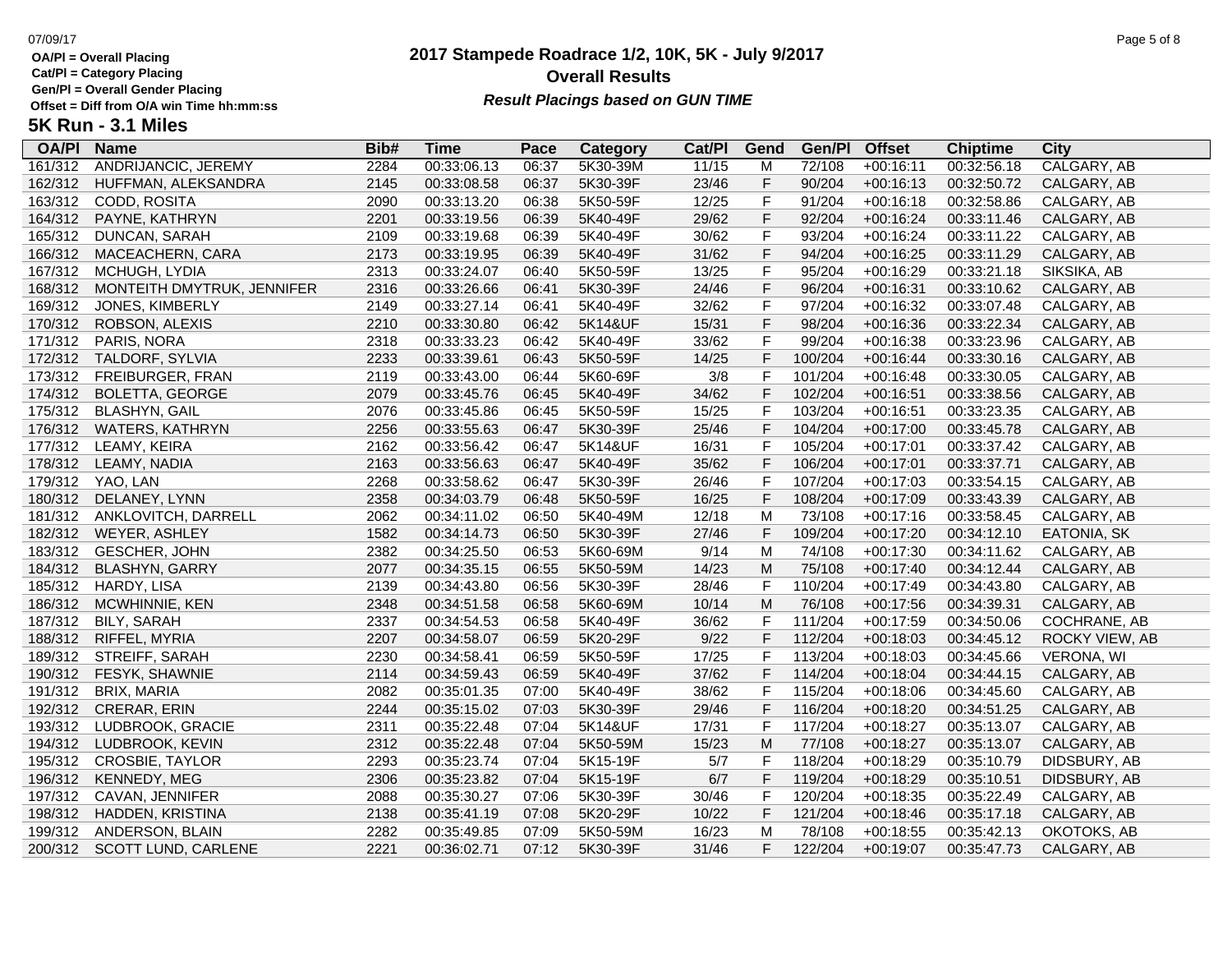**Cat/Pl = Category Placing**

**Gen/Pl = Overall Gender Placing**

### **2017 Stampede Roadrace 1/2, 10K, 5K - July 9/2017** 07/09/17 Page 6 of 8 **Overall Results** Gen/PI = Overall Gender Placing<br>Offset = Diff from O/A win Time hh:mm:ss *Result Placings based on GUN TIME*

| <b>OA/PI</b> | <b>Name</b>                | Bib# | Time        | Pace  | Category | Cat/PI | Gend        | Gen/Pl  | <b>Offset</b> | <b>Chiptime</b> | City                |
|--------------|----------------------------|------|-------------|-------|----------|--------|-------------|---------|---------------|-----------------|---------------------|
| 201/312      | <b>EDMONSTONE, AMELIE</b>  | 2110 | 00:36:04.10 | 07:12 | 5K40-49F | 39/62  |             | 123/204 | $+00:19:09$   | 00:35:51.83     | CALGARY, AB         |
| 202/312      | SINGH, JAS                 | 2328 | 00:36:11.31 | 07:14 | 5K30-39F | 32/46  | F           | 124/204 | $+00:19:16$   | 00:35:57.05     | CALGARY, AB         |
| 203/312      | YOSHIMURA, WESTON          | 2271 | 00:36:11.32 | 07:14 | 5K40-49M | 13/18  | M           | 79/108  | $+00:19:16$   | 00:35:53.18     | CALGARY, AB         |
| 204/312      | PAUL, KAMAL                | 2319 | 00:36:19.37 | 07:15 | 5K30-39F | 33/46  | F           | 125/204 | $+00:19:24$   | 00:36:05.29     | CALGARY, AB         |
| 205/312      | ROACH, PAMELA              | 2209 | 00:36:28.43 | 07:17 | 5K30-39F | 34/46  | F           | 126/204 | $+00:19:33$   | 00:36:07.97     | CALGARY, AB         |
| 206/312      | ROACH, CHRIS               | 2208 | 00:36:28.65 | 07:17 | 5K30-39M | 12/15  | M           | 80/108  | $+00:19:33$   | 00:36:08.19     | CALGARY, AB         |
| 207/312      | AGOAWIKE, PRESTON          | 2055 | 00:36:31.55 | 07:18 | 5K14&UM  | 12/17  | M           | 81/108  | $+00:19:36$   | 00:35:18.25     | CALGARY, AB         |
| 208/312      | <b>TELANG, KRISTIN</b>     | 2238 | 00:36:31.67 | 07:18 | 5K40-49F | 40/62  | $\mathsf F$ | 127/204 | $+00:19:36$   | 00:36:16.63     | CALGARY, AB         |
| 209/312      | TELANG, ALISON             | 2236 | 00:36:31.83 | 07:18 | 5K14&UF  | 18/31  | F           | 128/204 | $+00:19:37$   | 00:36:16.65     | CALGARY, AB         |
| 210/312      | HULIN POLI, KAREN          | 2146 | 00:36:32.66 | 07:18 | 5K40-49F | 41/62  | $\mathsf F$ | 129/204 | $+00:19:37$   | 00:36:17.09     | CALGARY, AB         |
| 211/312      | KOUTIS, FRANK              | 2343 | 00:36:39.01 | 07:19 | 5K40-49M | 14/18  | M           | 82/108  | $+00:19:44$   | 00:36:29.06     | CALGARY, AB         |
| 212/312      | SPENCER, ANGELA            | 2329 | 00:36:40.67 | 07:20 | 5K40-49F | 42/62  | F           | 130/204 | $+00:19:45$   | 00:36:30.32     | SHERWOOD PARK, AB   |
| 213/312      | CASSELMAN, LORA            | 2087 | 00:36:46.60 | 07:21 | 5K40-49F | 43/62  | F           | 131/204 | $+00:19:51$   | 00:36:28.18     | <b>FAIRVIEW, AB</b> |
| 214/312      | <b>WHITE, MARY MADELNE</b> | 1585 | 00:36:48.07 | 07:21 | 5K70+F   | 1/3    | F           | 132/204 | $+00:19:53$   | 00:36:41.46     | CALGARY, AB         |
| 215/312      | STAMMER, INGRID            | 1551 | 00:36:56.65 | 07:23 | 5K60-69F | 4/8    | F           | 133/204 | $+00:20:01$   | 00:36:44.88     | CALGARY, AB         |
| 216/312      | <b>WILLATT, STEPHANIE</b>  | 2257 | 00:36:58.12 | 07:23 | 5K20-29F | 11/22  | $\mathsf F$ | 134/204 | $+00:20:03$   | 00:36:54.25     | CALGARY, AB         |
| 217/312      | <b>GORNIAK, SARAH</b>      | 2135 | 00:36:59.00 | 07:23 | 5K14&UF  | 19/31  | $\mathsf F$ | 135/204 | $+00:20:04$   | 00:36:58.20     | CALGARY, AB         |
| 218/312      | ZAMBRANO, HECTOR           | 2273 | 00:37:00.57 | 07:24 | 5K50-59M | 17/23  | M           | 83/108  | $+00:20:05$   | 00:36:56.22     | CALGARY, AB         |
| 219/312      | KOUYATE, AICHA             | 2157 | 00:37:09.92 | 07:25 | 5K20-29F | 12/22  | F           | 136/204 | $+00:20:15$   | 00:36:53.99     | CALGARY, AB         |
| 220/312      | AHENDA, LESLIE             | 2058 | 00:37:13.81 | 07:26 | 5K20-29F | 13/22  | $\mathsf F$ | 137/204 | $+00:20:19$   | 00:36:52.02     | CALGARY, AB         |
| 221/312      | GIRALDO, DIANA             | 2132 | 00:37:18.39 | 07:27 | 5K40-49F | 44/62  | F           | 138/204 | $+00:20:23$   | 00:37:14.12     | CALGARY, AB         |
| 222/312      | ANDRADE, MARIA             | 2061 | 00:37:21.52 | 07:28 | 5K50-59F | 18/25  | F           | 139/204 | $+00:20:26$   | 00:37:16.75     | CALGARY, AB         |
| 223/312      | TANNER, AYNSLEY            | 2331 | 00:37:21.85 | 07:28 | 5K40-49F | 45/62  | F           | 140/204 | $+00:20:27$   | 00:37:00.40     | VANCOUVER, BC       |
| 224/312      | WHITE, CHRISTA             | 1584 | 00:37:28.07 | 07:29 | 5K40-49F | 46/62  | $\mathsf F$ | 141/204 | $+00:20:33$   | 00:37:13.89     | CALGARY, AB         |
| 225/312      | SERL, SARAH                | 2327 | 00:37:38.55 | 07:31 | 5K30-39F | 35/46  | F           | 142/204 | $+00:20:43$   | 00:37:25.02     | CALGARY, AB         |
| 226/312      | <b>BOIVIN, NATASJA</b>     | 2078 | 00:37:48.70 | 07:33 | 5K30-39F | 36/46  | $\mathsf F$ | 143/204 | $+00:20:53$   | 00:37:38.49     | CALGARY, AB         |
| 227/312      | GREER, SHAUNA              | 2136 | 00:37:50.75 | 07:34 | 5K40-49F | 47/62  | F           | 144/204 | $+00:20:56$   | 00:37:38.98     | CALGARY, AB         |
| 228/312      | STYCZEN, MATTHEW           | 2369 | 00:37:55.77 | 07:35 | 5K14&UM  | 13/17  | M           | 84/108  | $+00:21:01$   | 00:37:42.20     | CALGARY, AB         |
| 229/312      | STYCZEN, MIKE              | 2370 | 00:37:56.16 | 07:35 | 5K40-49M | 15/18  | M           | 85/108  | $+00:21:01$   | 00:37:42.59     | CALGARY, AB         |
| 230/312      | O'GRADY, LAURA             | 2197 | 00:38:30.87 | 07:42 | 5K40-49F | 48/62  | F           | 145/204 | $+00:21:36$   | 00:38:23.19     | CALGARY, AB         |
| 231/312      | <b>BAUER, CINDY</b>        | 2285 | 00:38:32.49 | 07:42 | 5K40-49F | 49/62  | F           | 146/204 | $+00:21:37$   | 00:38:09.68     | CALGARY, AB         |
| 232/312      | JAMES, DEBRA               | 2148 | 00:38:34.05 | 07:42 | 5K40-49F | 50/62  | F           | 147/204 | $+00:21:39$   | 00:38:15.57     | CALGARY, AB         |
| 233/312      | SALIMULLYOT, LEAH          | 2324 | 00:38:45.29 | 07:45 | 5K14&UF  | 20/31  | F           | 148/204 | $+00:21:50$   | 00:38:29.81     | CALGARY, AB         |
| 234/312      | SALIM, FARHA               | 2323 | 00:38:45.77 | 07:45 | 5K40-49F | 51/62  | F           | 149/204 | $+00:21:51$   | 00:38:30.07     | CALGARY, AB         |
| 235/312      | TALDORF, KRISTA            | 2232 | 00:38:57.75 | 07:47 | 5K40-49F | 52/62  | F           | 150/204 | $+00:22:03$   | 00:38:47.54     | CALGARY, AB         |
| 236/312      | WILLIAMS, MARK             | 2258 | 00:38:59.93 | 07:47 | 5K50-59M | 18/23  | M           | 86/108  | $+00:22:05$   | 00:38:42.43     | CALGARY, AB         |
| 237/312      | ADDLEMAN, NINA             | 2279 | 00:39:03.35 | 07:48 | 5K14&UF  | 21/31  | F           | 151/204 | $+00:22:08$   | 00:38:44.57     | CALGARY, AB         |
| 238/312      | ADDLEMAN, BEN              | 2278 | 00:39:03.41 | 07:48 | 5K40-49M | 16/18  | M           | 87/108  | $+00:22:08$   | 00:38:44.79     | CALGARY, AB         |
| 239/312      | JOHNSON, WENDY             | 1392 | 00:39:11.78 | 07:50 | 5K30-39F | 37/46  | F           | 152/204 | $+00:22:17$   | 00:38:42.97     | CALGARY, AB         |
| 240/312      | MCGHIE, LAURIE             | 2180 | 00:39:18.01 | 07:51 | 5K30-39F | 38/46  | F           | 153/204 | $+00:22:23$   | 00:38:46.03     | CALGARY, AB         |
|              |                            |      |             |       |          |        |             |         |               |                 |                     |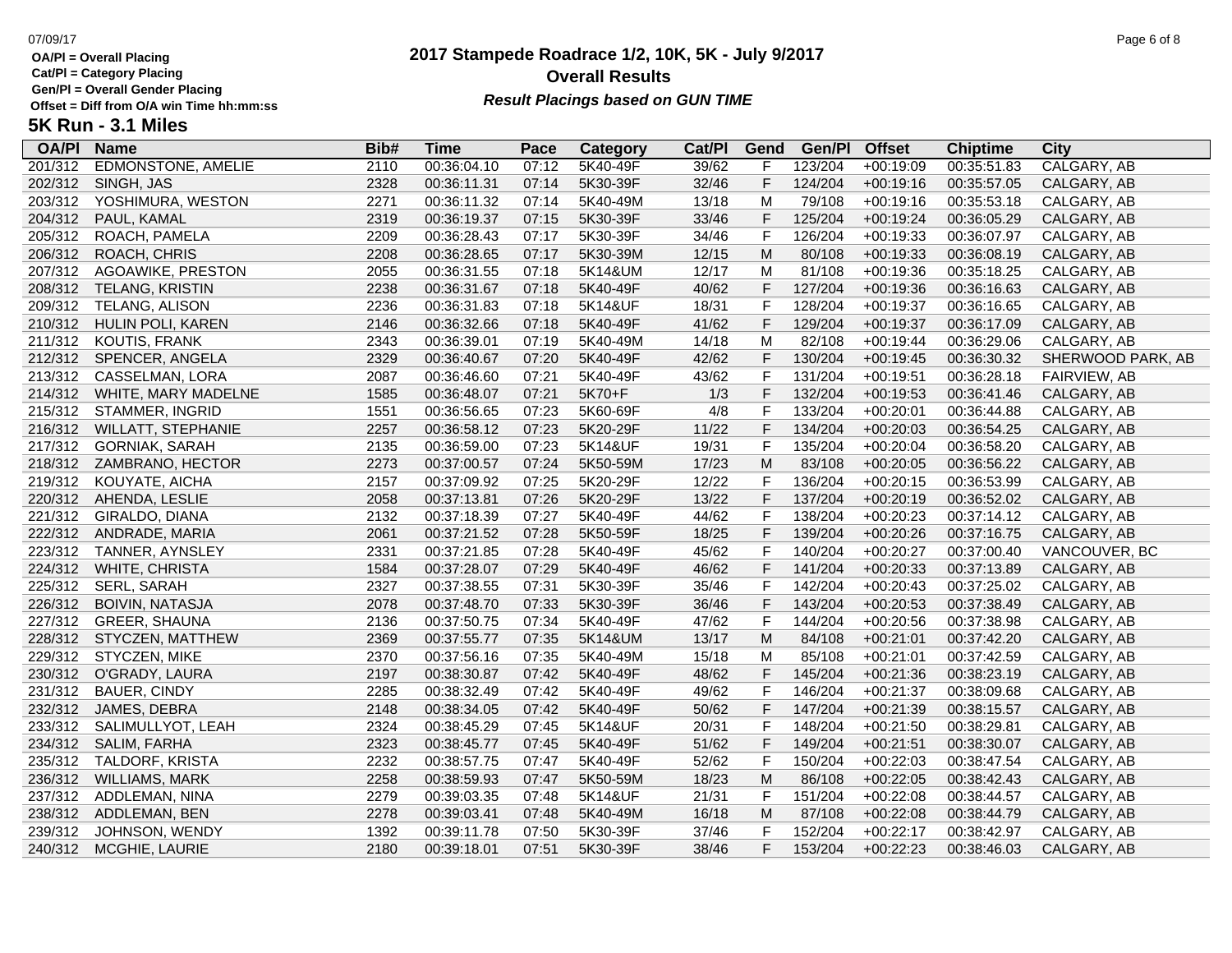**Cat/Pl = Category Placing**

**Gen/Pl = Overall Gender Placing**

### **2017 Stampede Roadrace 1/2, 10K, 5K - July 9/2017** 07/09/17 Page 7 of 8 **Overall Results Result Placings based on GUN TIME**

| <b>OA/PI</b> | <b>Name</b>              | Bib# | Time        | Pace  | <b>Category</b> | Cat/PI | Gend           | Gen/Pl  | <b>Offset</b> | <b>Chiptime</b> | City                |
|--------------|--------------------------|------|-------------|-------|-----------------|--------|----------------|---------|---------------|-----------------|---------------------|
| 241/312      | <b>KUHL, GREG</b>        | 1411 | 00:39:28.81 | 07:53 | 5K60-69M        | 11/14  | M              | 88/108  | $+00:22:34$   | 00:39:18.36     | CALGARY, AB         |
| 242/312      | GOEPEN-WEE, KAREN        | 2134 | 00:39:36.32 | 07:55 | 5K40-49F        | 53/62  | F              | 154/204 | $+00:22:41$   | 00:39:31.97     | CALGARY, AB         |
| 243/312      | <b>VAREY, CHRISTIANE</b> | 2249 | 00:39:47.82 | 07:57 | 5K14&UF         | 22/31  | F              | 155/204 | $+00:22:53$   | 00:39:32.90     | CALGARY, AB         |
| 244/312      | SHAM, CHRISTY            | 2223 | 00:39:49.60 | 07:57 | 5K20-29F        | 14/22  | F              | 156/204 | $+00:22:54$   | 00:39:30.60     | VANCOUVER, BC       |
| 245/312      | SHAM, JACKY              | 2224 | 00:39:49.61 | 07:57 | 5K40-49F        | 54/62  | $\mathsf F$    | 157/204 | $+00:22:54$   | 00:39:29.81     | CALGARY, AB         |
| 246/312      | LANDIS, J.D.             | 2158 | 00:40:00.81 | 08:00 | 5K70+M          | 2/3    | M              | 89/108  | $+00:23:06$   | 00:39:54.88     | <b>BURLESON, TX</b> |
| 247/312      | GHERAN, JOE              | 1353 | 00:40:03.88 | 08:00 | 5K60-69M        | 12/14  | M              | 90/108  | $+00:23:09$   | 00:39:55.04     | EDMONTON, AB        |
| 248/312      | STABILE, ANTONIO         | 1669 | 00:40:04.66 | 08:00 | 5K30-39M        | 13/15  | M              | 91/108  | $+00:23:09$   | 00:39:54.61     | EDMONTON, AB        |
| 249/312      | RAWSON, LORRAINE         | 2339 | 00:40:04.95 | 08:00 | 5K50-59F        | 19/25  | F              | 158/204 | $+00:23:10$   | 00:39:40.18     | CALGARY, AB         |
| 250/312      | BINDER, DE'ETTE          | 2074 | 00:40:07.33 | 08:01 | 5K50-59F        | 20/25  | F              | 159/204 | $+00:23:12$   | 00:40:01.26     | FEDERAL WAY, WA     |
| 251/312      | MCLEOD, MALCOLM          | 2185 | 00:40:15.98 | 08:03 | 5K14&UM         | 14/17  | M              | 92/108  | $+00:23:21$   | 00:39:06.71     | CALGARY, AB         |
| 252/312      | WONG, KATHERINE          | 2265 | 00:40:20.62 | 08:04 | 5K30-39F        | 39/46  | $\mathsf F$    | 160/204 | $+00:23:25$   | 00:39:59.03     | CALGARY, AB         |
| 253/312      | WOO, HOLLY               | 2267 | 00:40:21.13 | 08:04 | 5K30-39F        | 40/46  | F              | 161/204 | $+00:23:26$   | 00:39:59.42     | RICHMOND, ON        |
| 254/312      | WILLIAMS, RUTH           | 2259 | 00:40:25.63 | 08:05 | 5K50-59F        | 21/25  | F              | 162/204 | $+00:23:30$   | 00:40:08.88     | CALGARY, AB         |
| 255/312      | THIESSEN, JEANNIE        | 2240 | 00:41:07.28 | 08:13 | 5K60-69F        | 5/8    | F              | 163/204 | $+00:24:12$   | 00:40:43.05     | CALGARY, AB         |
| 256/312      | THIESSEN, LARRY          | 2241 | 00:41:09.13 | 08:13 | 5K60-69M        | 13/14  | M              | 93/108  | $+00:24:14$   | 00:40:45.64     | CALGARY, AB         |
| 257/312      | <b>GHERAN, SARAH</b>     | 1355 | 00:41:19.21 | 08:15 | 5K20-29F        | 15/22  | $\mathsf{F}$   | 164/204 | $+00:24:24$   | 00:41:08.37     | EDMONTON, AB        |
| 258/312      | GHELFI, NICOLE           | 2296 | 00:41:50.95 | 08:22 | 5K20-29F        | 16/22  | F              | 165/204 | $+00:24:56$   | 00:41:38.60     | CALGARY, AB         |
| 259/312      | MCLEOD, ELLIS            | 2184 | 00:42:11.24 | 08:26 | 5K14&UF         | 23/31  | F              | 166/204 | $+00:25:16$   | 00:41:01.97     | CALGARY, AB         |
| 260/312      | NOVAK, KERRI             | 2196 | 00:42:16.22 | 08:27 | 5K40-49F        | 55/62  | F              | 167/204 | $+00:25:21$   | 00:40:52.00     | CALGARY, AB         |
| 261/312      | GLAZE, SARAH             | 2133 | 00:42:16.30 | 08:27 | 5K40-49F        | 56/62  | $\overline{F}$ | 168/204 | $+00:25:21$   | 00:40:52.08     | CALGARY, AB         |
| 262/312      | SHAM, JOY                | 2225 | 00:42:32.04 | 08:30 | 5K30-39F        | 41/46  | $\mathsf F$    | 169/204 | $+00:25:37$   | 00:42:11.20     | VANCOUVER, BC       |
| 263/312      | MIRON, JENNYFFER         | 2188 | 00:42:45.61 | 08:33 | 5K20-29F        | 17/22  | F              | 170/204 | $+00:25:50$   | 00:42:21.64     | CALGARY, AB         |
| 264/312      | NASR, DOREEN             | 2387 | 00:42:54.57 | 08:34 | 5K60-69F        | 6/8    | F              | 171/204 | $+00:25:59$   | 00:41:58.78     | CALGARY, AB         |
| 265/312      | AGOAWIKE, UGOCHI         | 2056 | 00:43:07.17 | 08:37 | 5K15-19F        | 7/7    | E              | 172/204 | $+00:26:12$   | 00:41:54.18     | CALGARY, AB         |
| 266/312      | <b>MARTIN, NICOLE</b>    | 2179 | 00:43:30.82 | 08:42 | 5K30-39F        | 42/46  | $\mathsf{F}$   | 173/204 | $+00:26:36$   | 00:43:00.55     | CALGARY, AB         |
| 267/312      | LING, MONIQUE            | 2170 | 00:44:02.26 | 08:48 | 5K20-29F        | 18/22  | F              | 174/204 | $+00:27:07$   | 00:43:37.01     | CALGARY, AB         |
| 268/312      | SPENCER, REG             | 2330 | 00:44:03.97 | 08:48 | 5K50-59M        | 19/23  | M              | 94/108  | $+00:27:09$   | 00:44:03.97     | SHERWOOD PARK, AB   |
| 269/312      | HANSEN, JACOB            | 2299 | 00:44:11.18 | 08:50 | 5K14&UM         | 15/17  | M              | 95/108  | $+00:27:16$   | 00:44:09.55     | CALGARY, AB         |
| 270/312      | SMITH, CAMERON           | 2229 | 00:44:19.44 | 08:51 | 5K50-59M        | 20/23  | M              | 96/108  | $+00:27:24$   | 00:44:08.03     | CALGARY, AB         |
| 271/312      | MCINTYRE, LIV            | 2181 | 00:44:21.15 | 08:52 | 5K14&UF         | 24/31  | $\mathsf F$    | 175/204 | $+00:27:26$   | 00:42:57.63     | CALGARY, AB         |
| 272/312      | MCINTYRE, SADIE          | 2182 | 00:44:21.21 | 08:52 | 5K14&UF         | 25/31  | $\mathsf F$    | 176/204 | $+00:27:26$   | 00:43:11.74     | CALGARY, AB         |
| 273/312      | FAUST, JORDAN            | 2373 | 00:44:25.54 | 08:53 | 5K40-49M        | 17/18  | M              | 97/108  | $+00:27:30$   | 00:43:57.23     | CALGARY, AB         |
| 274/312      | SKRYNYK, STEVE           | 2227 | 00:44:27.61 | 08:53 | 5K70+M          | 3/3    | M              | 98/108  | $+00:27:32$   | 00:44:06.78     | CHESTERMERE, AB     |
| 275/312      | AHENDA, LADONA           | 2057 | 00:44:40.40 | 08:56 | 5K50-59F        | 22/25  | F              | 177/204 | $+00:27:45$   | 00:44:16.79     | CALGARY, AB         |
| 276/312      | LEASK, LISA              | 2308 | 00:44:43.33 | 08:56 | 5K40-49F        | 57/62  | $\overline{F}$ | 178/204 | $+00:27:48$   | 00:44:17.18     | CALGARY, AB         |
| 277/312      | MCLEAN, CARYS            | 2344 | 00:44:49.92 | 08:57 | 5K14&UF         | 26/31  | $\mathsf{F}$   | 179/204 | $+00:27:55$   | 00:44:43.37     | CALGARY, AB         |
| 278/312      | MCLEAN, MICHAEL          | 2346 | 00:44:50.57 | 08:58 | 5K50-59M        | 21/23  | M              | 99/108  | $+00:27:55$   | 00:44:43.84     | CALGARY, AB         |
| 279/312      | LI, ELLEN                | 2366 | 00:45:02.31 | 09:00 | 5K60-69F        | 7/8    | F              | 180/204 | $+00:28:07$   | 00:44:54.99     | CALGARY, AB         |
| 280/312      | ABDI, SHIRDON            | 2052 | 00:45:29.72 | 09:05 | 5K14&UM         | 16/17  | M              | 100/108 | $+00:28:35$   | 00:45:27.49     | CALGARY, AB         |
|              |                          |      |             |       |                 |        |                |         |               |                 |                     |